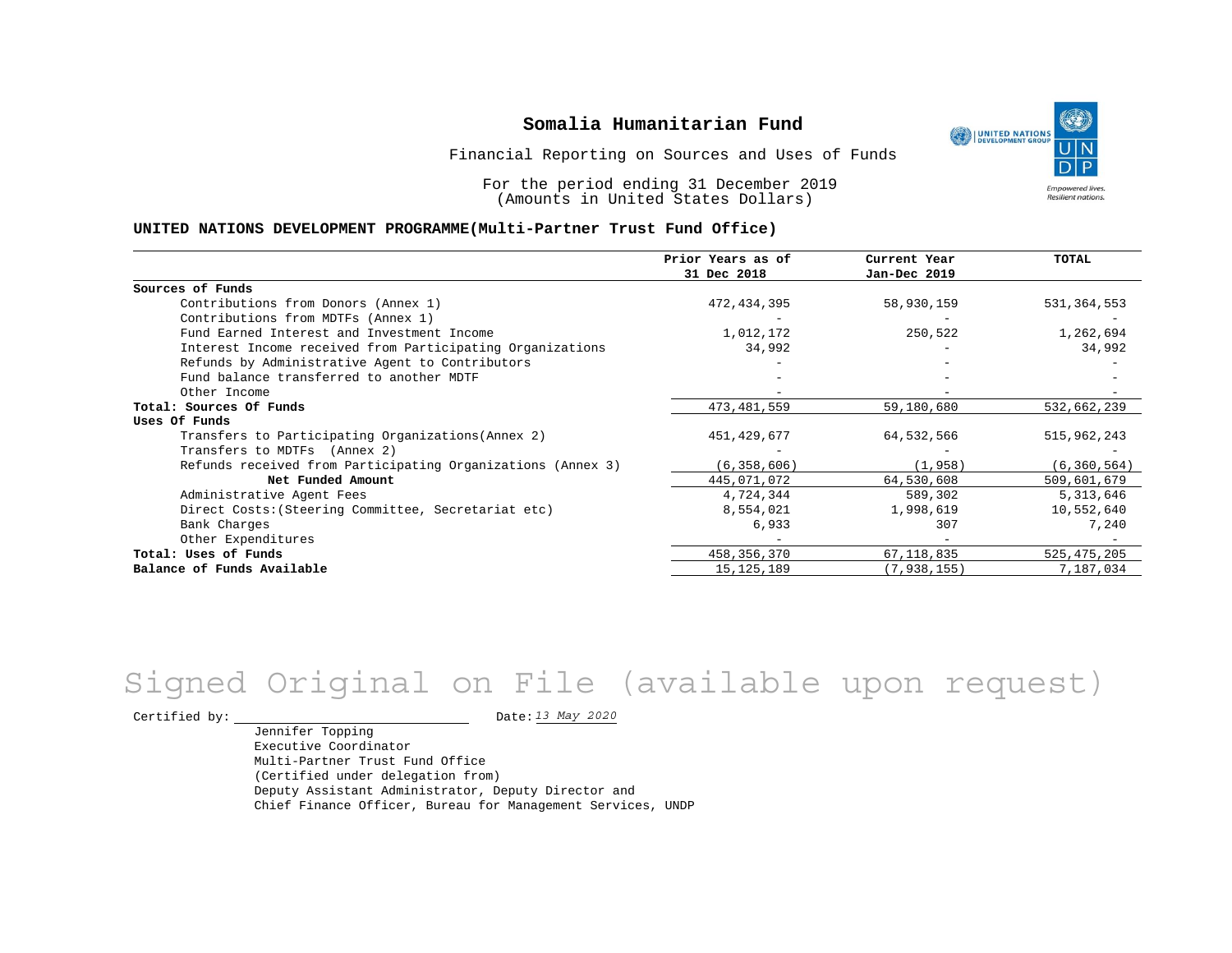

### Financial Reporting on Sources and Uses of Funds

For the period ending 31 December 2019 (Amounts in United States Dollars)

### **UNITED NATIONS DEVELOPMENT PROGRAMME(Multi-Partner Trust Fund Office)**

#### **Annex - 1: Contributions**

|                                | Prior Years as of | Current Year | TOTAL         |
|--------------------------------|-------------------|--------------|---------------|
|                                | 31 Dec 2018       | Jan-Dec 2019 |               |
| From Contributors              |                   |              |               |
| ARAB GULF PROGRAMME FOR UN DEV | 25,000            |              | 25,000        |
| African Union                  | 2,000,000         |              | 2,000,000     |
| Australian Agency for Int'l De | 15,942,500        |              | 15,942,500    |
| DEPARTMENT FOR INT'L DEVELOPME | 128,037,503       | 4,910,080    | 132,947,583   |
| GOVERNMENT OF AUSTRALIA        | 19,852,888        | 5,289,250    | 25, 142, 138  |
| GOVERNMENT OF AZERBAIJAN       | 112,500           |              | 112,500       |
| GOVERNMENT OF CANADA           | 2,424,296         | 1,442,460    | 3,866,756     |
| GOVERNMENT OF DENMARK          | 51,032,456        | 7,191,744    | 58, 224, 200  |
| GOVERNMENT OF FINLAND          | 15,174,600        |              | 15, 174, 600  |
| GOVERNMENT OF GERMANY          | 35, 310, 885      | 13,460,552   | 48,771,437    |
| GOVERNMENT OF GUYANA           | 75,000            |              | 75,000        |
| GOVERNMENT OF IRELAND          | 3,635,376         |              | 3,635,376     |
| GOVERNMENT OF ITALY            | 2,618,000         |              | 2,618,000     |
| GOVERNMENT OF NETHERLANDS      | 50, 315, 957      | 6,786,000    | 57,101,957    |
| GOVERNMENT OF NORWAY           | 30,561,907        | 5,569,085    | 36,130,992    |
| GOVERNMENT OF POLAND           | 297,921           |              | 297,921       |
| GOVERNMENT OF REPUBLIC OF KORE | 800,000           | 200,000      | 1,000,000     |
| GOVERNMENT OF SRI LANKA        | 1,250             |              | 1,250         |
| GOVERNMENT OF SWITZERLAND      | 4,302,705         | 1,558,055    | 5,860,761     |
| IRISH AID                      | 27, 357, 512      | 3,378,576    | 30,736,088    |
| PRIVATE SECTOR                 | 10,000            |              | 10,000        |
| SWEDISH INT'L DEVELOPMENT COOP | 70,908,464        | 8,618,042    | 79,526,505    |
| SWISS AGY FOR DEVELOPMENT & CO | 11,537,517        | 526,315      | 12,063,832    |
| UN Foundtn/UN Partnrshp Office | □ 1001159         |              | 100,159       |
| Dotal: Contributions           | 472.434 395       | 58, 930, 159 | 531, 364, 553 |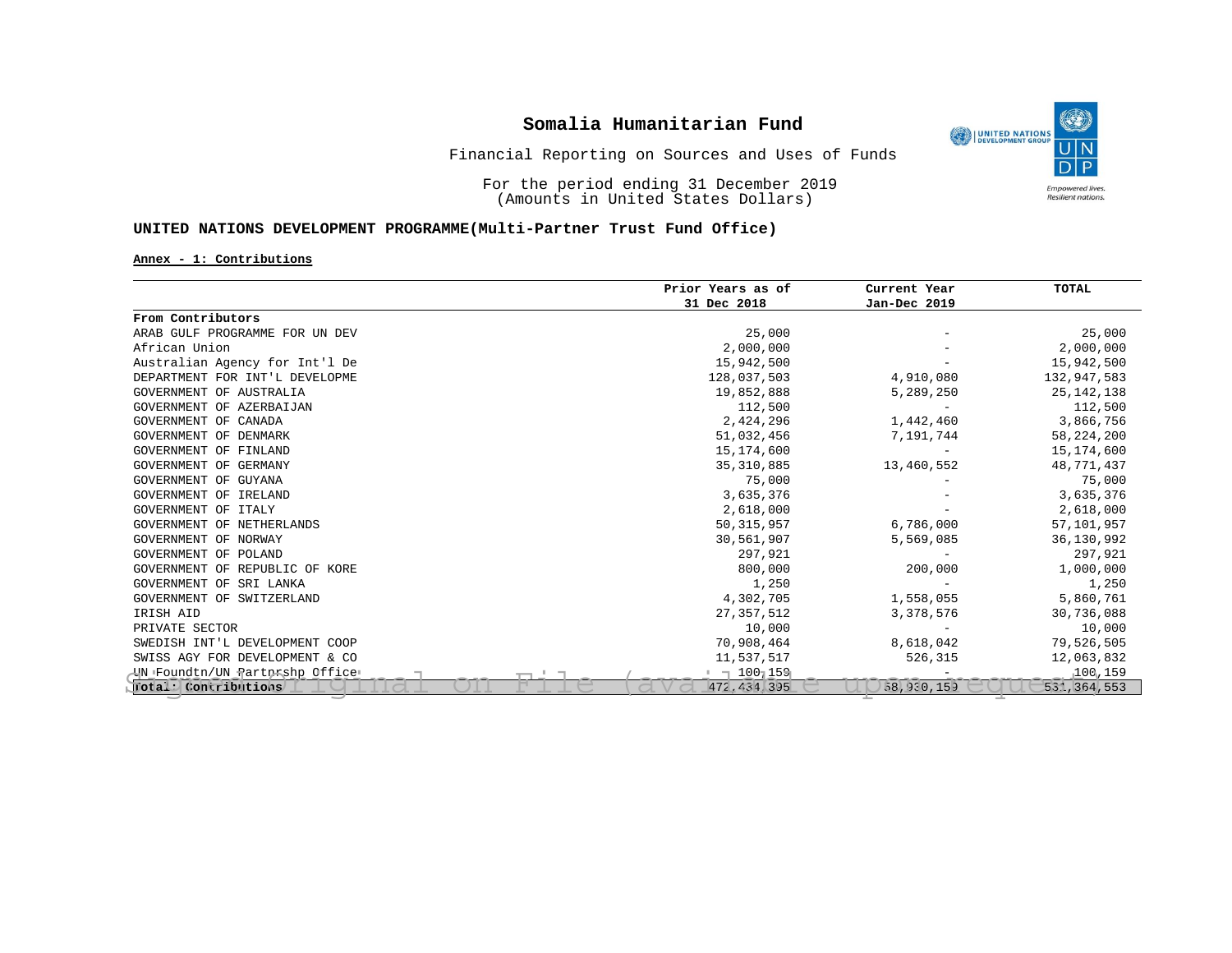

Financial Reporting on Sources and Uses of Funds

For the period ending 31 December 2019 (Amounts in United States Dollars)

### **UNITED NATIONS DEVELOPMENT PROGRAMME(Multi-Partner Trust Fund Office)**

**Annex - 2: Transfers**

|                                | Prior Years as of | Current Year             | TOTAL       |
|--------------------------------|-------------------|--------------------------|-------------|
|                                | 31 Dec 2018       | Jan-Dec 2019             |             |
| To Participating Organizations |                   |                          |             |
| FAO                            | 19,040,902        | $\overline{\phantom{m}}$ | 19,040,902  |
| IOM                            | 6,243,082         | $\overline{\phantom{m}}$ | 6,243,082   |
| NGO/OCHA                       | 328, 125, 046     | 62,332,278               | 390,457,324 |
| OCHA                           | 11,855,722        | 1,998,619                | 13,854,341  |
| UNDP                           | 5,007,463         | $\overline{\phantom{0}}$ | 5,007,463   |
| UNFPA                          | 5,100,583         | $\overline{\phantom{m}}$ | 5,100,583   |
| UNHABITAT                      | 854,224           | $\overline{\phantom{a}}$ | 854,224     |
| UNHCR                          | 8,218,911         | $\overline{\phantom{a}}$ | 8,218,911   |
| UNICEF                         | 31, 429, 281      | 1,000,286                | 32,429,568  |
| UNOPS                          | 2,985,573         |                          | 2,985,573   |
| WFP                            | 31, 373, 640      | 1,200,001                | 32,573,641  |
| <b>WHO</b>                     | 11,787,253        | $\overline{\phantom{0}}$ | 11,787,253  |
| Total Transfers                | 462,021,680       | 66,531,185               | 528,552,865 |

# Signed Original on File (available upon request)